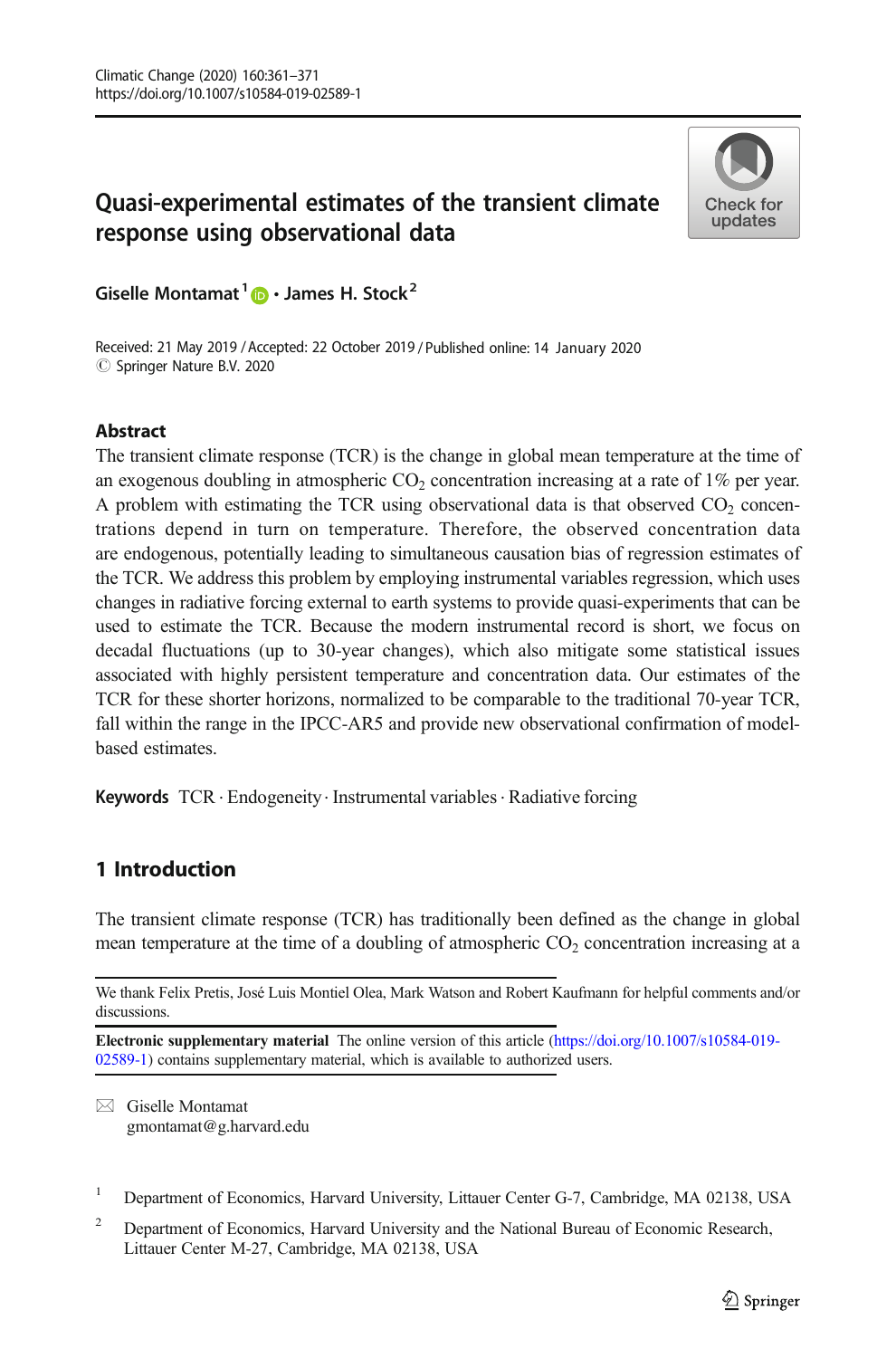rate of 1% per year, which takes approximately 70 years (Collins et al. [\(2013](#page-9-0)), Box 12.2). Empirical estimates of the TCR based on the historical record constrain climate models. They also provide a simple, data-based way to communicate the effects of anthropogenic emissions to audiences on a human timescale without invoking complex climate models.

As Fig. 1 shows, there is a strong correlation between the mean global temperature anomaly (T) and radiative forcing from CO<sub>2</sub> ( $RF^{CO2}$ ). However, the bivariate relation between T and  $RF^{CO2}$  omits other sources of radiative forcing, which could be correlated with  $RF^{CO2}$  and thus invalidate regression estimates. This concern is readily (and conventionally) handled by aggregating radiative forcings from multiple sources (Bruns et al. ([2020](#page-9-0)), Kaufmann et al.  $(2006a)$  $(2006a)$  $(2006a)$ , Myhre et al.  $(2013)$  $(2013)$  $(2013)$ , Pretis  $(2020)$ ). A regression of T on aggregate radiative forcing, however, has two more substantial limitations. First, because both temperature and  $CO<sub>2</sub>$ concentrations have increasing trends, there is the possibility that the estimated relationship is spurious, a well-known problem in the analysis of time series data with trends (Kaufmann and Stern [\(2002\)](#page-9-0), Granger and Newbold [\(1974\)](#page-9-0)). Second, because the earth system has multiple and complex feedbacks from temperature to  $CO<sub>2</sub>$  concentrations,  $CO<sub>2</sub>$  concentrations are simultaneously determined with temperature (i.e., endogenous), resulting in simultaneity bias in the regression estimates (Stern and Kaufmann [\(2014\)](#page-10-0), Stock and Watson [\(2018,](#page-10-0) Ch. 12), Wooldridge [\(2009,](#page-10-0) Ch. 16)).

One approach to these two challenges  $-$  trends and simultaneous causality  $-$  is to adopt time series methods developed for modeling highly persistent data. Some papers have taken this avenue (Bruns et al. [\(2020](#page-9-0)), Kaufmann and Stern ([2002\)](#page-9-0), Kaufmann et al. [\(2006a](#page-9-0), [b\)](#page-9-0), Phillips et al. [\(2020](#page-9-0)), Pretis [\(2020](#page-9-0))). While this is an important line of work, the appropriate modeling framework for the trends is a matter of debate, and how the trends are modeled matters for the empirical results (Bruns et al. [\(2020](#page-9-0)), Kaufmann and Stern ([1997,](#page-9-0) [2000](#page-9-0)), Kaufmann et al. [\(2006a\)](#page-9-0)).

This paper therefore takes a different, quasi-experimental approach to estimating the TCR from historical data. The starting point is the thought experiment of an idealized randomized experiment in which radiative forcings are chosen randomly, the earth is "treated" for h years, and the h-year change in temperature is recorded; after enough repetitions, the resulting data



Fig. 1 Temperature,  $CO<sub>2</sub>$  concentrations and aggregate radiative forcing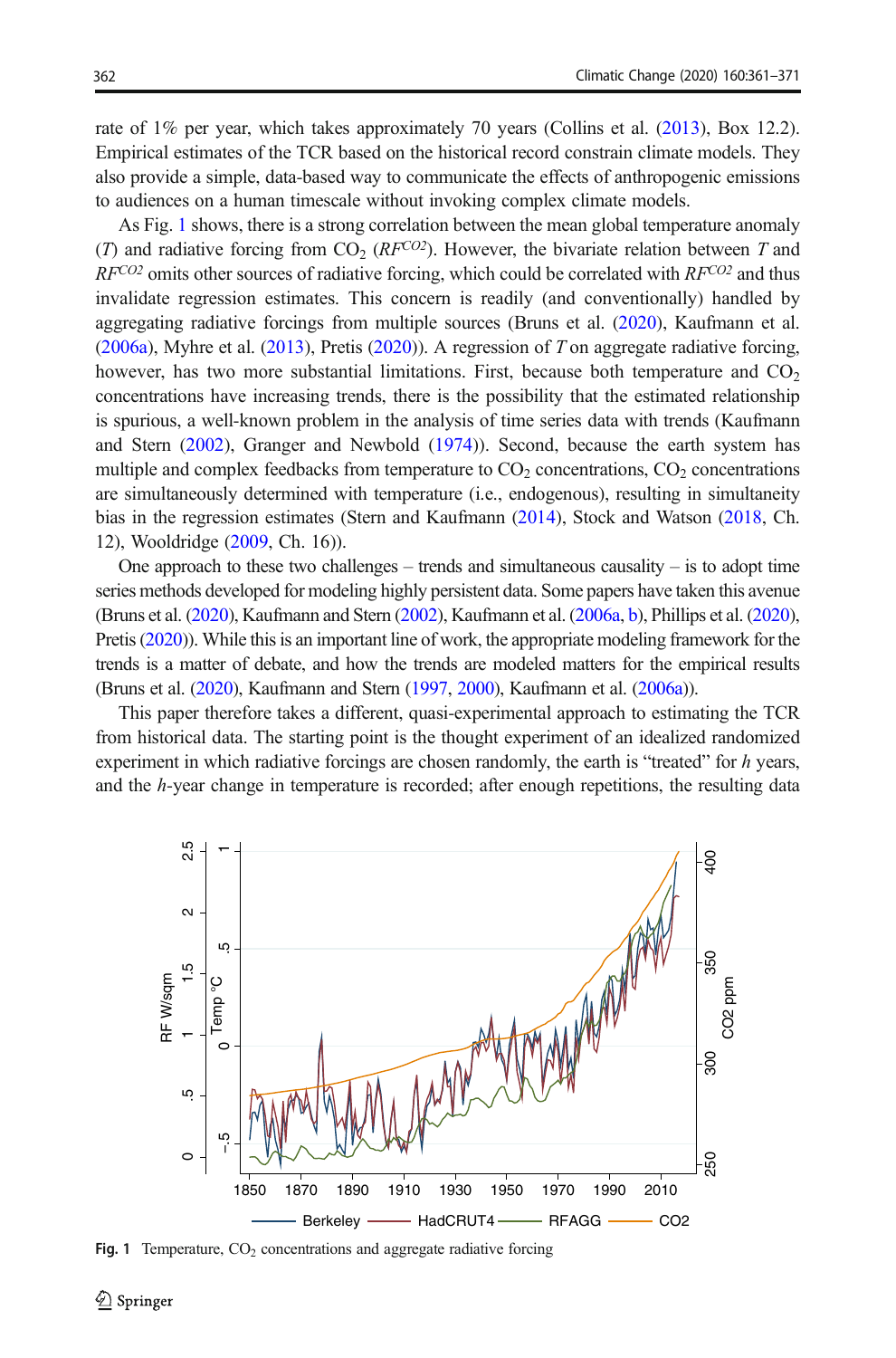<span id="page-2-0"></span>could be used to estimate an h-year treatment effect, which (after normalization) is the h-year TCR. While this experiment is infeasible, there have in fact been many quasi-experiments that can be used to estimate the response of global temperature to radiative forcing. For example, the reductions in chlorofluorocarbons (CFCs) because of the Montreal protocol provide exogenous sources of variation in radiative forcing.

Specifically, we exploit five such sources of as-if random variation in radiative forcing: variation in solar radiative forcing arising from solar cycles, from motor vehicle emissions of  $CO<sub>2</sub>$ , from total anthropogenic  $CO<sub>2</sub>$  emissions, from CFCs; and from anthropogenic emissions of sulfur oxides  $(SO<sub>x</sub>)$ . We use these five sources of as-if random variation to construct instrumental variables to estimate the effect of radiative forcing on temperature. The main methodological virtue of these quasi-experimental estimates is that they stick closely to the data, they use credible sources of exogenous variation, and they do not require modeling time series trends. Because the resulting estimates do not rely on climate science beyond the use of well-established methods for constructing radiative forcings, they provide external checks on climate model output and can be used to communicate anthropogenic warming effects without invoking climate models.

Using this approach, we estimate h-year TCRs for  $5 \le h \le 30$ . (Because our data from 1850–2014 contain only two non-overlapping 70-year periods, we do not estimate a 70-year TCR.) As we discuss in more detail below, our estimates are in line with estimates of the longer-run temperature response using time series methods (Kaufmann et al. [\(2006a\)](#page-9-0), Phillips et al. [\(2020\)](#page-9-0), Pretis et al. [\(2020\)](#page-9-0), Bruns et al. ([2020](#page-9-0))), once one takes into account the short response horizon that is our focus. The shorter horizons are of independent interest because they align with recent human memory and with the short time frames relevant to policymakers.

#### 2 The quasi-experimental approach to estimating the  $h$ -year TCR

Radiative forcing measures the imposed change in the balance between the absorption of solar radiation and the emission of infrared radiation to space (Myhre et al. [\(2013\)](#page-9-0), Section 8.1.1). Using the standard linear approximation (e.g., Ramaswamy et al. ([2001](#page-9-0))), over the long run, the global temperature is proportional to global radiative forcing. Because there is dynamic adjustment toward this long-run relationship through earth system responses, the temperature change arising from a sustained increase in radiative forcing depends on the horizon. Over an h-year horizon, under this linear approximation, the change in temperature  $(Temp)$  is proportional to the change in radiative forcing  $(RF)$ :

$$
\Delta_h Temp_t = \beta_h \Delta_h RF_t + u_t \tag{1}
$$

where  $\Delta_h X_t = X_t - X_{t-h}$  for variable X, t is time, measured in years, and  $u_t$  is an error term representing other factors affecting temperature. Our measure of radiative forcing is the sum of the contributions of insolation, tropospheric sulfur dioxide  $(SO<sub>2</sub>)$  and the greenhouse gases carbon dioxide  $(CO_2)$ , methane  $(CH_4)$ , nitrous oxide  $(N_2O)$ , and chlorofluorocarbons:

$$
RF_t = RF_t^{Solar} + RF_t^{CO_2} + RF_t^{CH_4} + RF_t^{N_2O} + RF_t^{SO_2} + RF_t^{CFCs}
$$
 (2)

In (1),  $\beta_h$  is the causal effect of a unit increase in radiative forcing occurring over h years on temperature over those  $h$  years. The radiative forcing arising from an increase in  $CO<sub>2</sub>$ , relative to a base year, is approximated by  $RF_t^{CO_2} = 5.35 \ln(CO_{2,t}/CO_{2,base})$  (Myhre et al. [2013](#page-9-0)).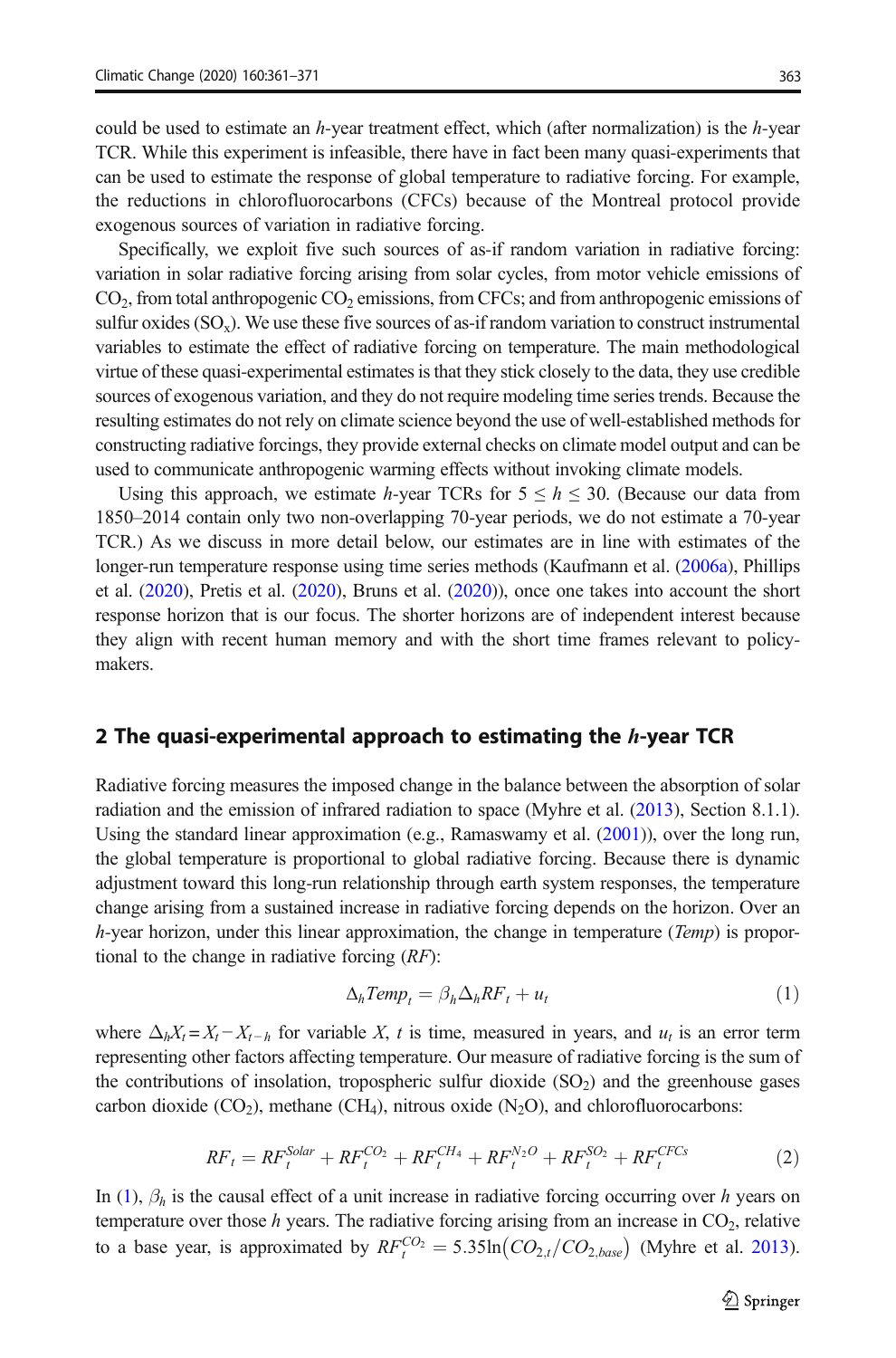Thus, if atmospheric  $CO_2$  concentrations increase by 1% per year for h years, the causal effect on temperature over those h years would be 5.35h ln(1.01) $\beta_h$ . For  $h = 69.99 \approx 70$ , hln(1.01) = ln(2), and this effect is the standard definition of the TCR. For purposes of comparability across horizons, we define the (normalized) h-year TCR to be  $TCR<sub>h</sub> = 5.35 \ln(2)\beta<sub>h</sub>$ .

If  $\Delta_h RF_t$  were randomly assigned in the historical record, then  $\beta_h$  could be estimated from observational data by estimating [\(1](#page-2-0)) using ordinary least squares (OLS). But because radiative forcing is not randomly assigned, ordinary least squares estimation can, and in general does, lead to biased estimation of the regression coefficient and thus of the TCR.

This bias, referred to as simultaneity bias, arises because of feedbacks in the earth climate system. Specifically, suppose that an increase in concentrations results in an increase in temperature, but that increase in temperature in turn results in a decrease in concentrations (through, say, increased plant uptake). Then the observed temperature increase associated with a given concentration increase – the relation estimated by OLS – will understate the initial impact effect which is the causal effect of a concentration increase on temperature. If the decrease in ocean uptake outweighs plant uptake, then concentrations will go up instead of down, and the bias has the opposite sign. In general, the sign of the bias cannot be discerned from an OLS regression coefficient or from data on concentrations and temperature alone. Rather, additional information must be brought to bear.

This problem arises in a more complicated way when there are trends in the variables, as is the case in concentrations and temperature. In that case, in large samples, there are conditions under which trend analysis, specifically cointegration methods that use the level, not difference, of temperature and radiative forcing, can circumvent this simultaneity bias, e.g., Kaufmann et al. ([2006a](#page-9-0)). Implementing those methods, however, requires making specific assumptions about the trend models, and those assumptions are often difficult to verify. Moreover, trend assumptions that are difficult to distinguish empirically can lead to substantially different inferences (Elliott ([1998\)](#page-9-0), Müller and Watson [\(2017\)](#page-9-0)). Thus, the absence of random assignment of radiative forcing leads to biased estimation of the TCR, a situation further complicated by the trends in the data.

We therefore adopt a different approach, which is new to this literature, that exploits the asif random assignment of certain components of radiative forcing. An example is fluctuations in insolation arising from solar cycles, for which there is clearly no feedback from earth systems to solar radiative forcing emissions. Such exogenous sources of radiative forcing provide quasi-experiments with as-if random variation in aggregate radiative forcing.

This situation in which an endogenous variable has some measurable sources of exogenous variation has been well-studied in the statistics and econometrics literature. The variable measuring an exogenous source of variation is called an instrumental variable, and the causal effect can be estimated by instrumental variables regression (Stock and Watson ([2018](#page-10-0), Ch. 12), Wooldridge ([2009](#page-10-0), Ch. 16)).

We have a total of five instrumental variables, which we consider in two groups. The first group consists of two sources of variation for which there is no plausible feedback from global temperatures: solar cycles and  $CO<sub>2</sub>$  emissions from internal combustion engines used for transportation. The historical growth of motor vehicle emissions was based on technology, prices, and demand, none of which depend on mean global temperature. At the same time, growth in these emissions has fluctuated over the decades, for example, flagging during the Great Depression and accelerating after World War II. The resulting variation in radiative forcing from vehicular  $CO<sub>2</sub>$  stems from human events that are unrelated to temperature, and therefore provides an additional source of as-if random variation in aggregate radiative forcing.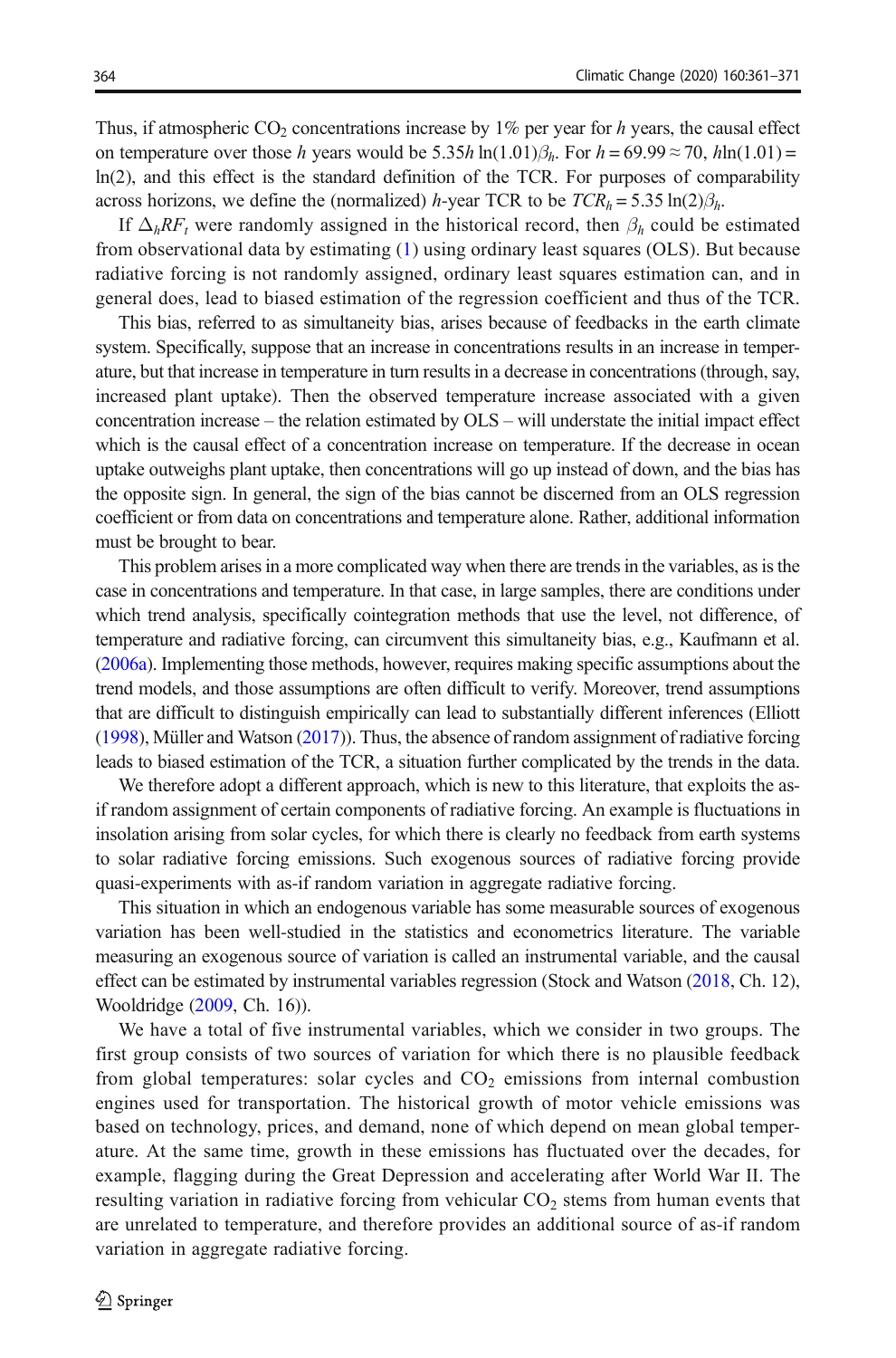The second group of three variables includes broader measures of anthropogenic emissions: global anthropogenic  $CO<sub>2</sub>$  emissions from burning fossil fuel, flaring natural gas, and cement manufacturing; concentrations of chlorofluorocarbons; and global emissions of sulfur dioxide  $(SO<sub>2</sub>)$ , which reflect solar radiation and thus provide negative radiative forcing. None of these variables are subject to temperature-dependent earth system feedbacks so from that perspective are exogenous. That said, these variables could be subject to an endogenous response to temperature through human channels. For example, some  $CO<sub>2</sub>$  and  $SO<sub>2</sub>$  emissions come from burning coal to provide electricity for heating and cooling demand. This induces a small feedback from global mean temperature to anthropogenic  $CO<sub>2</sub>$  and  $SO<sub>2</sub>$  emissions. We use standard statistical techniques, specifically tests of overidentifying conditions, to assess whether these feedbacks are sufficiently large to invalidate their use as instrumental variables.

These five instruments are in different units. We therefore convert all the instruments to their contributions to radiative forcing (expressed in  $Wm<sup>2</sup>$ ). This is done using standard formulas for radiative forcings based on concentrations of different gases. In the case of emissions of  $CO<sub>2</sub>$ from anthropogenic sources, we convert the series of emissions into concentrations by applying an empirically estimated second-order autoregressive recursion for concentration, with emissions as the driver, to specific sources of anthropogenic emissions. For a detailed description of these conversions, we refer the reader to Section 3 on the Online Resource.

We conduct two sets of analyses, one in which [\(1\)](#page-2-0) is estimated without any control variables and one in which the radiative forcing from stratospheric  $SO<sub>2</sub>$  is included as a control variable. Because stratospheric aerosols arise from volcanic eruptions, their concentrations should be uncorrelated with the instrumental variables so including or excluding them should not substantively change the results but could affect the standard errors. Following other econometric treatments of these data (e.g., Kaufmann et al. [\(2006a](#page-9-0)), Pretis [\(2020\)](#page-9-0), Bruns et al. ([2019\)](#page-9-0)), we enter radiative forcing from stratospheric  $SO_2$  separately from radiative forcing from the other sources. One justification for treating radiative forcing from stratospheric  $SO_2$  separately is that, because it is driven by volcanic eruptions and has a residence time only of the order of a couple of years (Robock ([2015](#page-9-0))), it is largely a series of spikes, so modeling its effect on temperature would require looking at higher-frequency (very short-run) relationships than those of interest involving greenhouse gases. The results reported here include the control variable; results not using this control variable are provided in the Online Resource and are briefly discussed below.

Results using the five instruments separately are provided in the Online Resource. Here, we combine the instruments in each group into a single instrument, computed by summing the instruments (each of which is a radiative forcing). This produces two instrumental variables, the Group A combined instrument and the Group B combined instrument.

The five instruments are useful separately because they capture variation in radiative forcing at different horizons. At the five-year horizon, much of the variation in aggregate radiative forcing is due to the solar cycle (Fig. [2a](#page-5-0)); in contrast, variation in  $CO<sub>2</sub>$  emissions from automobiles is useful in explaining variations in radiative forcing at the 30-year horizon (Fig. [2b](#page-5-0)).

## 3 Results

Figure [3](#page-5-0) presents the instrumental variables estimates of the (normalized) h-horizon TCR, for horizons 5–30 years, using the combined Group A instruments and combined Group B instruments (two instruments total). These estimates and confidence intervals are presented in Table [1](#page-6-0) for  $h = 10, 20$ , and 30. The reported statistics address two technical statistical issues. The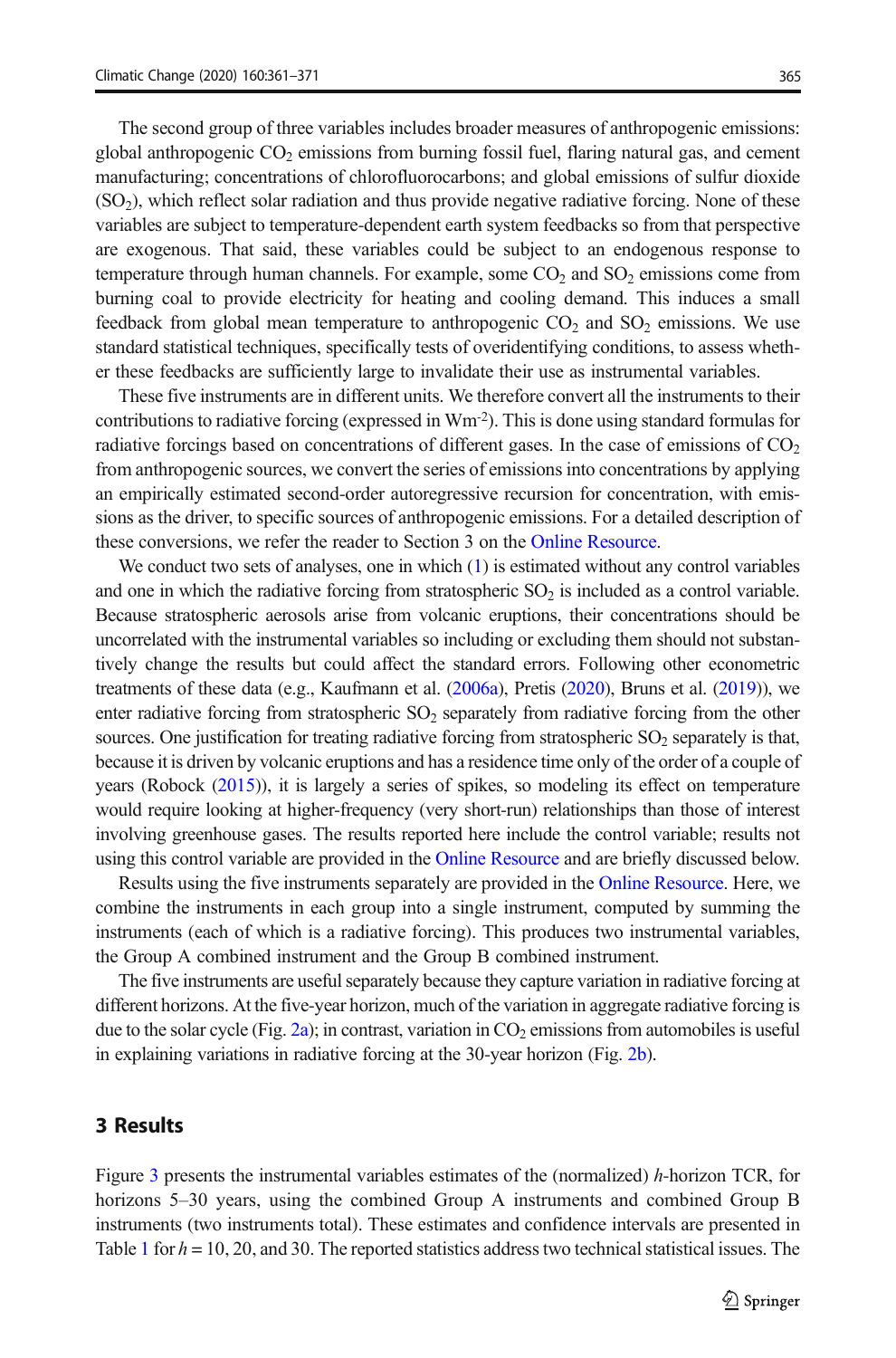<span id="page-5-0"></span>

Fig. 2 *h*-year changes in aggregate radiative forcing and *h*-year changes in instruments (a) Solar radiative forcing,  $h=5$  (b)  $CO<sub>2</sub>$  emission from motor vehicles,  $h=30$ 

first is the possibility that the instruments might be weak. To that end, following Andrews et al. ([2018](#page-8-0)), the table reports two confidence intervals in the case of a single instrument: a strong instrument 95% confidence interval computed using the large-sample normal approximation to the sampling distribution of the IV estimator, and an alternative that is robust to weak instruments. The penultimate column of Table [1](#page-6-0) reports the first-stage effective  $F$  statistic, which is sufficiently large for the Group  $A + G$ roup  $B$  case to justify reporting only the strong instrument confidence interval in Table [1](#page-6-0) and Fig. 3. In all cases, heteroskedasticity- and autocorrelation-robust standard errors are computed using the Newey-West [\(1987\)](#page-9-0) estimator, with a truncation parameter of 2h and critical values evaluated using Kiefer and Vogelsang ([2005](#page-9-0)) "fixed-b" asymptotics (Lazarus et al. ([2018](#page-9-0))). See the Online Resource for details.

Two features of these results are noteworthy. First, the test of overidentifying restrictions (Table [1](#page-6-0), final column) fails to reject, indicating that the endogeneity in the Group B instruments



Fig. 3 Instrumental variables estimate of  $TCR<sub>h</sub>$  using two instruments: Group A combined (solar and motor vehicle emissions) and Group B combined (non-vehicle anthropogenic  $CO<sub>2</sub>$ , anthropogenic  $SO<sub>2</sub>$  and CFCs). Confidence bars indicate 95% confidence intervals computed for strong instruments with HAR standard errors and fixed-b asymptotics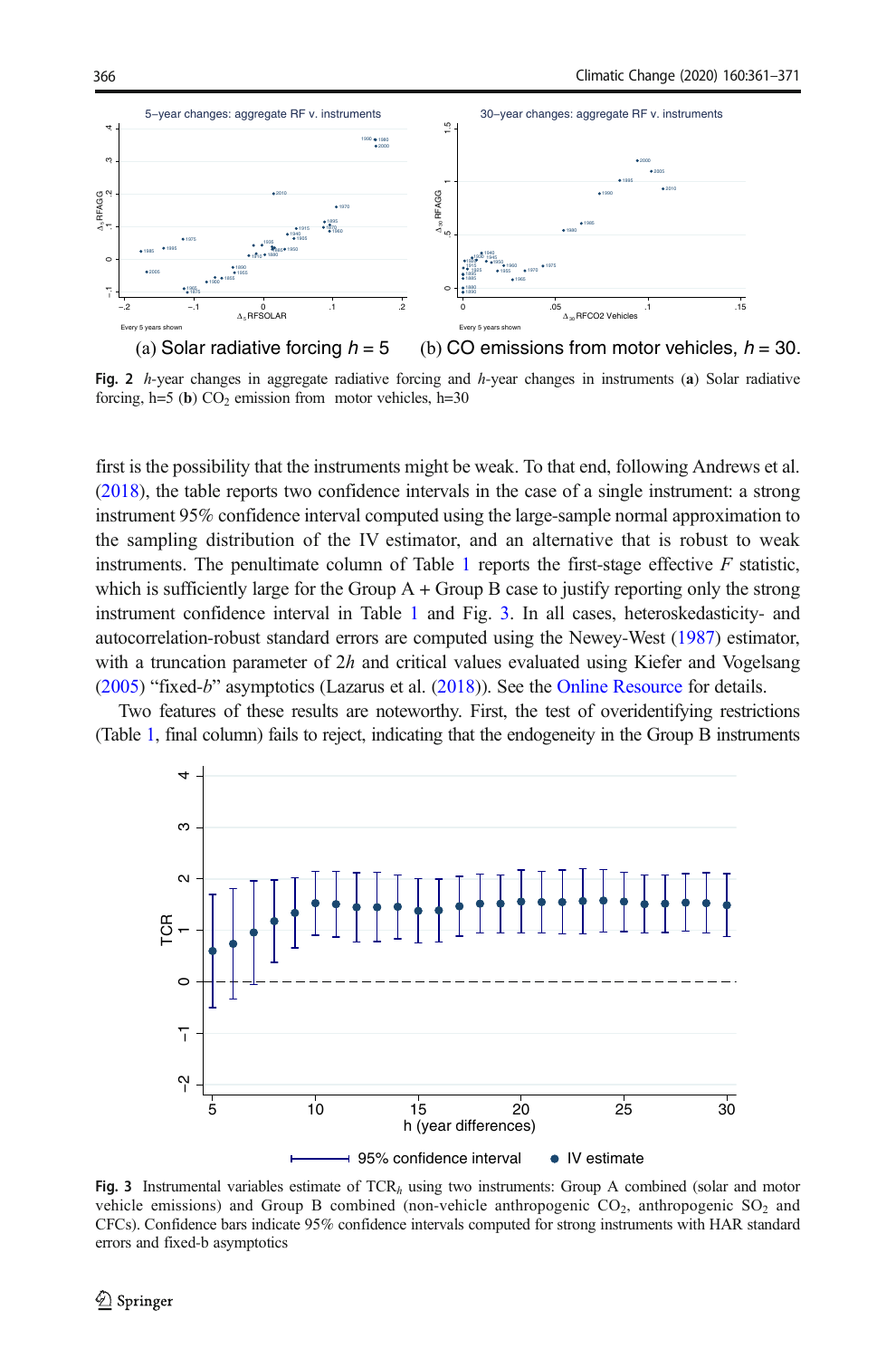| <i>Instruments</i> $(Z_t)$                          | h  | No.<br>obs | Estimated<br>TCR <sub>h</sub> | 95% CI for TCR<br>(strong, fixed b)<br>asymptotics) | 95% CI for TCR<br>(weak, fixed b)<br>asymptotics) | First<br>stage<br>F | Over<br>identification<br>$test(p-value)$ |
|-----------------------------------------------------|----|------------|-------------------------------|-----------------------------------------------------|---------------------------------------------------|---------------------|-------------------------------------------|
| Group A combined:<br>$Solar +$<br>$CO2$ -Vehicles   | 10 | 155        | 0.95                          | $(-0.38, 2.28)$                                     | $(-1.45, 2.11)$                                   | 18.0                | n.a.                                      |
|                                                     | 20 | 145        | 1.15                          | (0.29, 2.01)                                        | $(-0.33, 2.41)$                                   | 15.2                | n.a.                                      |
|                                                     | 30 | 135        | 1.54                          | (0.52, 2.57)                                        | (0.93, 9.42)                                      | 13.2                | n.a.                                      |
| Group B combined:<br>$CO2 - Anth + SOX$<br>$+$ CFCs | 10 | 155        | 1.63                          | (0.90, 2.35)                                        | (0.96, 2.37)                                      | 355.5               | n.a.                                      |
|                                                     | 20 | 145        | 1.60                          | (0.89, 2.30)                                        | (0.96, 2.30)                                      | 475.7               | n.a.                                      |
|                                                     | 30 | 135        | 1.47                          | (0.75, 2.20)                                        | (0.82, 2.19)                                      | 647.1               | n.a.                                      |
| Group $A + G$ roup $B$<br>$(2$ instruments)*        | 10 | 155        | 1.53                          | (0.91, 2.15)                                        |                                                   | 1197.5              | 0.363                                     |
|                                                     | 20 | 145        | 1.56                          | (0.95, 2.17)                                        |                                                   | 1184.1              | 0.622                                     |
|                                                     | 30 | 135        | 1.49                          | (0.88, 2.10)                                        |                                                   | 1688.2              | 0.482                                     |
| OLS                                                 | 10 | 155        | 1.56                          | (0.97, 2.15)                                        |                                                   |                     |                                           |
|                                                     | 20 | 145        | 1.49                          | (0.91, 2.08)                                        |                                                   |                     |                                           |
|                                                     | 30 | 135        | 1.45                          | (0.88, 2.01)                                        |                                                   |                     |                                           |

<span id="page-6-0"></span>**Table 1** Instrumental Variables Estimates of  $TCR<sub>h</sub>$ 

Notes: The TCR is computed as  $5.35\ln(2)$   $\beta_h$ , where  $\beta_h$  is the coefficient on  $\Delta_h RF_t$  in the IV regression of  $\Delta_hTemp_t$ on  $\Delta_h RF_t$  and  $\Delta_h RF_t^{Vol}$  (RF from volcanic aerosols) including an intercept. All confidence intervals and the firststage F are HAR; weak confidence intervals are Anderson-Rubin. HAR inference uses a Bartlett (Newey-West) kernel, window width =  $2h$ . The first-stage F is the effective F-statistic from Montiel Olea and Pflueger (2013). Fixed-b confidence intervals are based on Kiefer and Vogelsang (2005) and Vogelsang (2012). Overidentification test uses a window width  $= h$ ; a statistically significant test statistic (p-value <0.05) indicates that the instruments may not be valid. The last three rows show OLS estimates for reference (confidence intervals are also HAR and based on fixed-b asymptotics).

 $*CO<sub>2</sub>$ -Anth excludes  $CO<sub>2</sub>$  from vehicles to avoid double-counting.

arising from human-induced temperature response is sufficiently small that the Group B instruments can be used. Second, when both the Group A and Group B instruments are used, the estimated TCR<sub>h</sub> is stable across horizons, particularly for  $h > 10$ , with an estimate of approximately 1.5.

Results for all instruments individually, at all horizons  $5 \le h \le 30$ , are given in the Online Resource, along with first-stage scatterplots like those in Fig. [2.](#page-5-0)

The Online Resource also reports the results of three sensitivity checks. First, we replace the HadCRUT4 temperature series with the Berkeley Earth Surface Temperature series (Rohde et al. ([2013a](#page-9-0), [b](#page-9-0))). Doing so results in estimates that are comparable to those in Table 1, for example, the Group A + Group B 95% confidence interval for  $TCR_{20}$  is (0.95, 2.17) using HadCRUT4 and (0.85, 2.05) using the Berkeley series.

The second sensitivity check addresses the possibility that even if the instruments are exogenous in the sense that there is no feedback from temperature to their values, slow earth dynamics might induce correlation between the error term in ([1](#page-2-0)) and the instrument, thereby invalidating the instrument. Specifically, because of dynamic adjustment, radiative forcing from years prior to t–h will have lagged impact on  $\Delta_hTemp_t$ , and this lagged effect appears in the error term  $u_t$ . If the instrumental variables are serially correlated, then they could be correlated with the error term through this channel. To address this concern, we include an hlag of the instrument as a control variable in the instrumental variables estimation of  $(1)$  $(1)$ . For example, if the instrument is  $Z_t = \Delta_h RF_t^{Group\ A}$ , then we include  $Z_{t-h} = \Delta_h RF_{t-h}^{Group\ A}$  as a control. For a serially correlated instrument, controlling for its  $h$ -lag reduces the remaining variation in the instrument, thereby decreasing the first-stage effective  $F$  statistic and the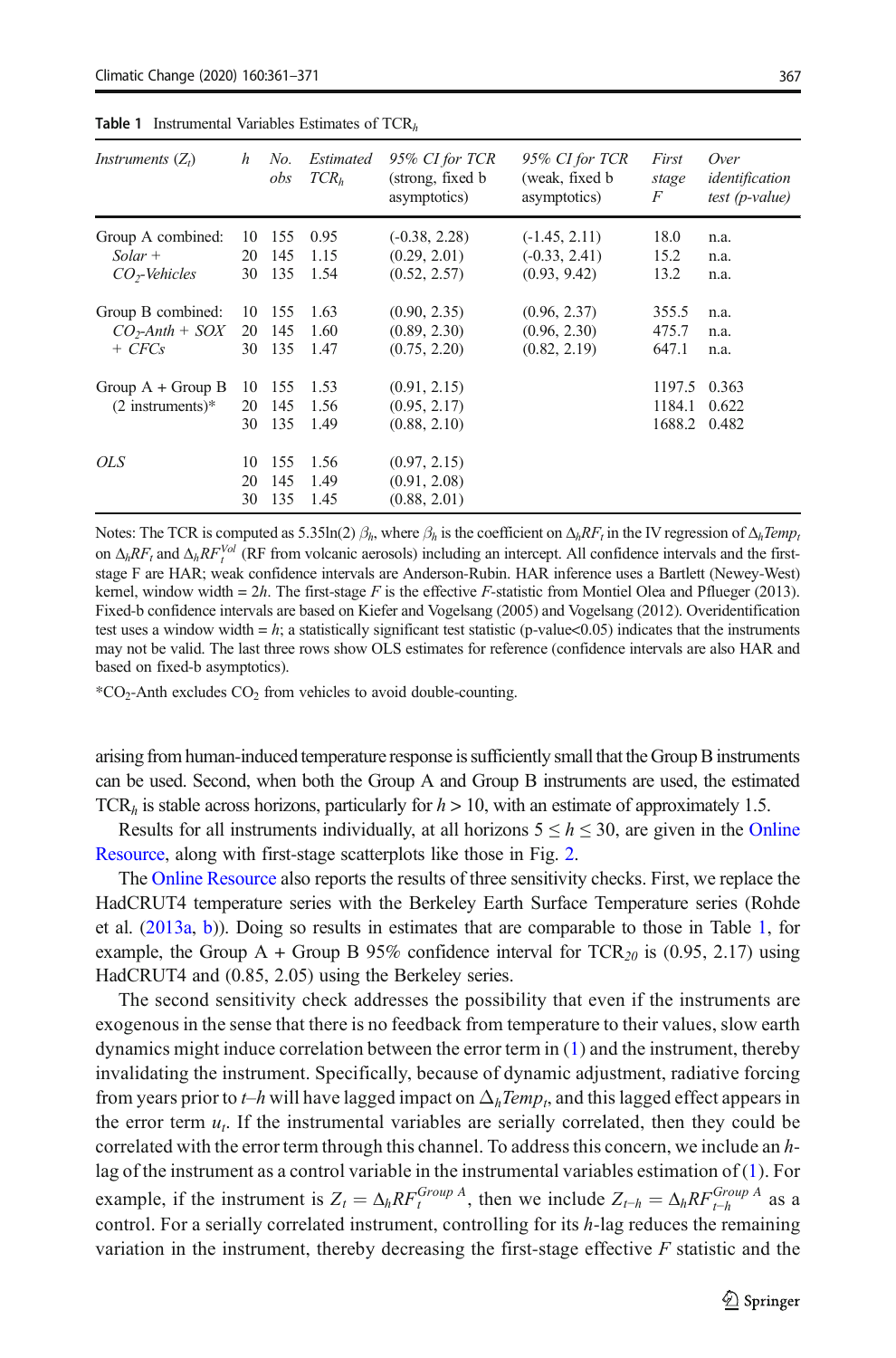precision of the estimator; this is especially so for the Group A instruments and at the shorter horizons. The estimates of  $TCR<sub>h</sub>$  are also reduced at shorter horizons; however, they are similar to those in Table [1](#page-6-0) at  $h = 20$ , with the Group A + Group B 95% confidence interval being (0.85, 2.03) when  $Z_{t-h}$  is included as a control variable (HadCRUT4 temperature series).

Third, we consider specifications in which radiative forcing from stratospheric  $SO_2$  concentrations is excluded as an additional control variable. Because this is an exogenous control that ought not matter for the relevance nor exogeneity of the instrument(s), excluding it should not substantively change the results and in fact that is what we find. For example, we find that the estimated  $TCR<sub>h</sub>$  when using Group A and Group B instruments is on average approximately 1.6. Excluding this control variable does not substantially change the precision of the estimates, at least in the cases in which the instruments are strong.

#### 4 Discussion

Two issues arise when estimating the TCR from observational data. First, trends in the data have the potential to introduce spurious correlation. Second, earth systems feedback from temperature to concentrations creates an endogeneity, or simultaneity, problem. To address these concerns, we exploit quasi-experimental variation in the observational record that mimics an experiment in which the earth is subject to randomly chosen radiative forcings. In particular, we consider five sources of as-if random variation in radiative forcing that are not subject to earth system temperature feedback.

These instrumental variables allow us to identify a TCR by horizon. The 20-year TCR (normalized to 70 years) that we estimate using all five instrumental variables is 1.56  $\degree$ C (95%) confidence interval =  $(0.95, 2.17)$ ), and the 30-year TCR is 1.49 °C (95% confidence interval = (0.88, 2.10)).

It is useful to compare these estimates to existing econometric ones based on modeling trends. Our estimates are in close agreement to those obtained by Pretis [\(2020\)](#page-9-0), who uses data from 1955–2011, and Bruns et al. [\(2020\)](#page-9-0), whose data cover 1850–2014. Both these authors look at cointegration relations in an energy balance model that explicitly models the role of the ocean. From this long-run equilibrium relation, Pretis [\(2020\)](#page-9-0) estimates an equilibrium climate sensitivity (ECS) of 2.16 $\degree$ C (95% confidence interval = (1.1, 3.25)) for one preferred specification. Because the ECS gives the equilibrium or long-run response over a very long horizon, it is expected to be larger than the TCR (Otto et al. [2013](#page-9-0)); how much larger depends on the rate of adjustment of the climate variables. Pretis [\(2020\)](#page-9-0) uses the model's short-run dynamic structure to estimate a TCR between 1.24 °C and 1.38 °C, depending on the specification. Based on a multicointegrating I(2) model, Bruns et al. ([2020\)](#page-9-0) estimate an ECS of 2.8 °C and a TCR of 1.64  $^{\circ}$ C for their main specification. They suggest that leaving out the slowdynamic role of the ocean from the cointegrating relationships may lead to overestimating the rate of adjustment.

It is more difficult to compare our estimates to ones that only report long-run relations. Kaufmann et al. [\(2006a\)](#page-9-0) and Phillips et al. [\(2020\)](#page-9-0) use cointegration methods to estimate longrun relations among the trends in the series. The timescale for these relationships is ambiguous: the data sets (129 years for Kaufmann et al. ([2006a](#page-9-0)) and 41 years for Phillips et al. ([2020](#page-9-0))) are far shorter than the multiple centuries of adjustment associated with the equilibrium climate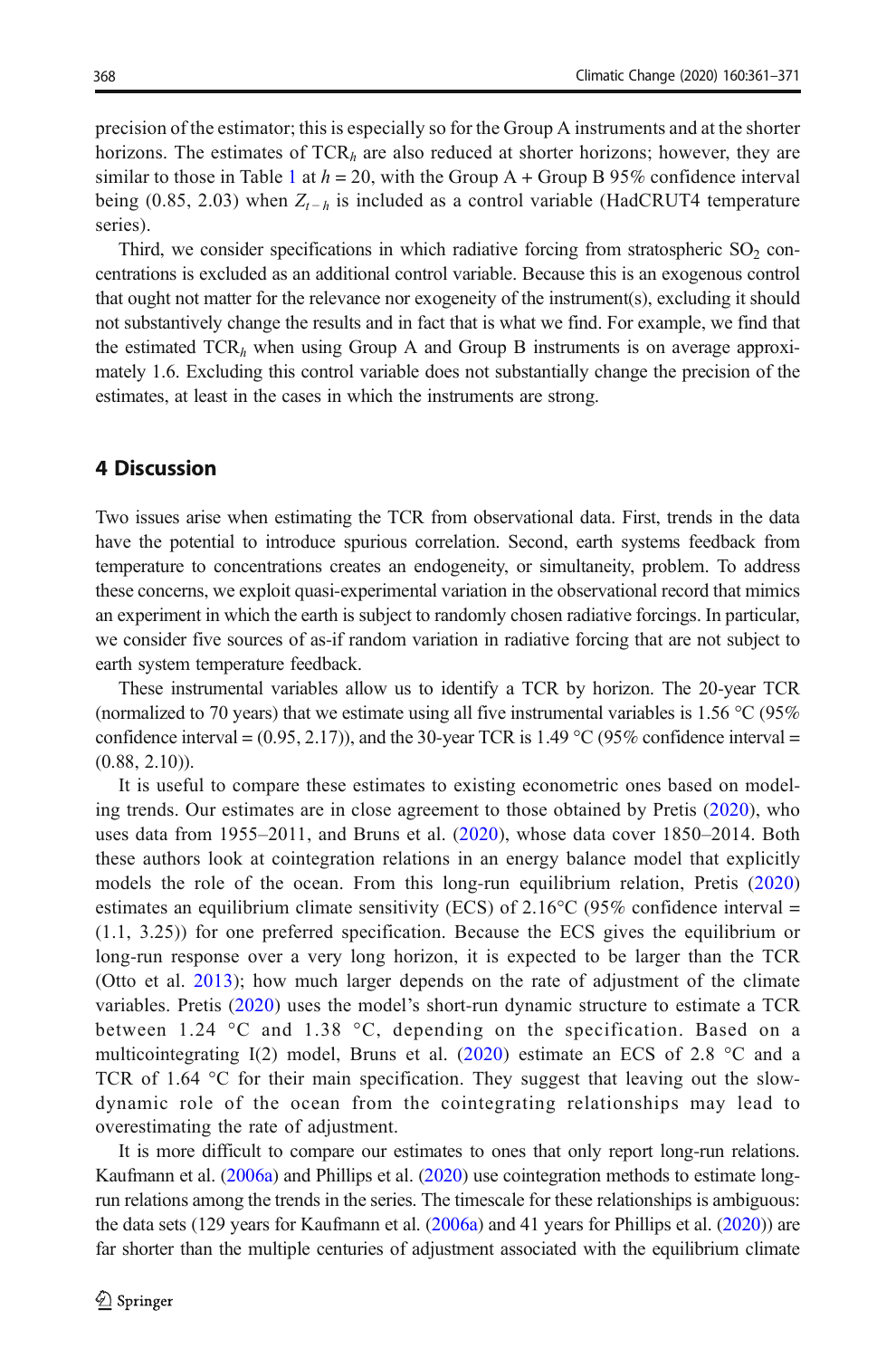<span id="page-8-0"></span>response. With that being said, the long-run relationships represent an equilibrium convergence over the time frame associated with the data span.<sup>1</sup> In any event, these estimates would be expected to be larger than ours because of this additional adjustment, and indeed they are. Kaufmann et al. [\(2006a\)](#page-9-0) find temperature sensitivity to a doubling in CO<sub>2</sub> equal to 2.1 °C, with a 95% confidence interval of  $(1.8 \text{ °C}, 2.5 \text{ °C})$ . Phillips et al.  $(2020)$  obtain an estimated temperature sensitivity of 2.8 °C with a 95% confidence interval of (2.36 °C, 3.24 °C).

Finally, our results are in line with the IPCC-AR5 range of  $1-2.5$  °C for the (70-year) TCR (Bindoff et al. (2013)), especially considering that more temperature adjustment would occur over 70 than 20 or 30 years. Our estimates of the short-run TCRs thus provide an independent check on model-derived estimates that do not rely on statistical models of trends and align with the methods used for causal inference in statistics and econometrics.

An additional relevant question is the extent to which the endogeneity of concentrations results in bias in standard OLS estimates. For 20 and 30-year differences, the OLS estimates are 1.49 °C and 1.45 °C, slightly smaller than the corresponding IV estimates at 1.56 °C and 1.49 °C. The OLS confidence intervals are also somewhat tighter than the IV intervals, which is to be expected given that IV tends to deliver larger standard errors. Overall, evidence suggests that the bias introduced by simultaneous causality is not too large, as least within the shorter time scales that we analyze. This is an important finding because it suggests that OLS estimates, which dominate this literature, appear not to be badly biased – a conclusion that, of course, could not be reached without actually computing the quasi-experimental instrumental variables estimates in this paper.

We believe that our estimates of short-horizon effects of emissions are of independent interest for two reasons. First, by essentially just compiling the outcomes of natural experiments, they stay close to the data – and in particular, appeal neither to complex earth system models nor to advanced time-series econometric methods for modeling trends. Second, they are on a timescale relevant to non-experts and policymakers. From 2008 to 2018, atmospheric  $CO<sub>2</sub>$  concentrations increased at the rate of 0.58% per year. If this rate continues for 10 more years, then the 10-year TCR estimate of 1.53 implies another 0.13 °C (95% confidence interval (0.08, 0.18)) increase in mean surface temperatures over the next decade from these additional emissions alone. This estimate neglects warming over the coming decade that will occur because of lagged dynamic effects of  $CO<sub>2</sub>$  that has already been emitted; yet, this warming alone is fully one-eighth of the total warming from the pre-industrial period to the present.

## **References**

- Andrews I, Stock JH, Sun L (2018) Weak instruments in IV regression: theory and practice. Annual Review of Economics. Forthcoming
- Bindoff NL, Stott PA, AchutaRao KM, Allen MR, Gillett N, Gutzler D, Hansingo K, Hegerl G, Hu Y, Jain S, Mokhov II, Overland J, Perlwitz J, Sebbari R, Zhang X (2013) Detection and attribution of climate change: from global to regional. In: Climate Change 2013: The Physical Science Basis. Contribution of Working Group I to the Fifth Assessment Report of the Intergovernmental Panel on Climate Change. In: Stocker TF, Qin D, Plattner G-K, Tignor M, Allen SK, Boschung J, Nauels A, Xia Y, Bex V, Midgley PM (eds) . Cambridge University Press, Cambridge

<sup>&</sup>lt;sup>1</sup> Through a simulation exercise, Kaufmann et al. ([2006a\)](#page-9-0) find that "about 95% of the temperature increase implied by the coefficient from the long-run relationship occurs at the time that the atmospheric concentration of CO<sub>2</sub> doubles," from which they conclude that their cointegration estimate should be interpreted as the TCR (see also Kaufmann et al. [\(2006b\)](#page-9-0)).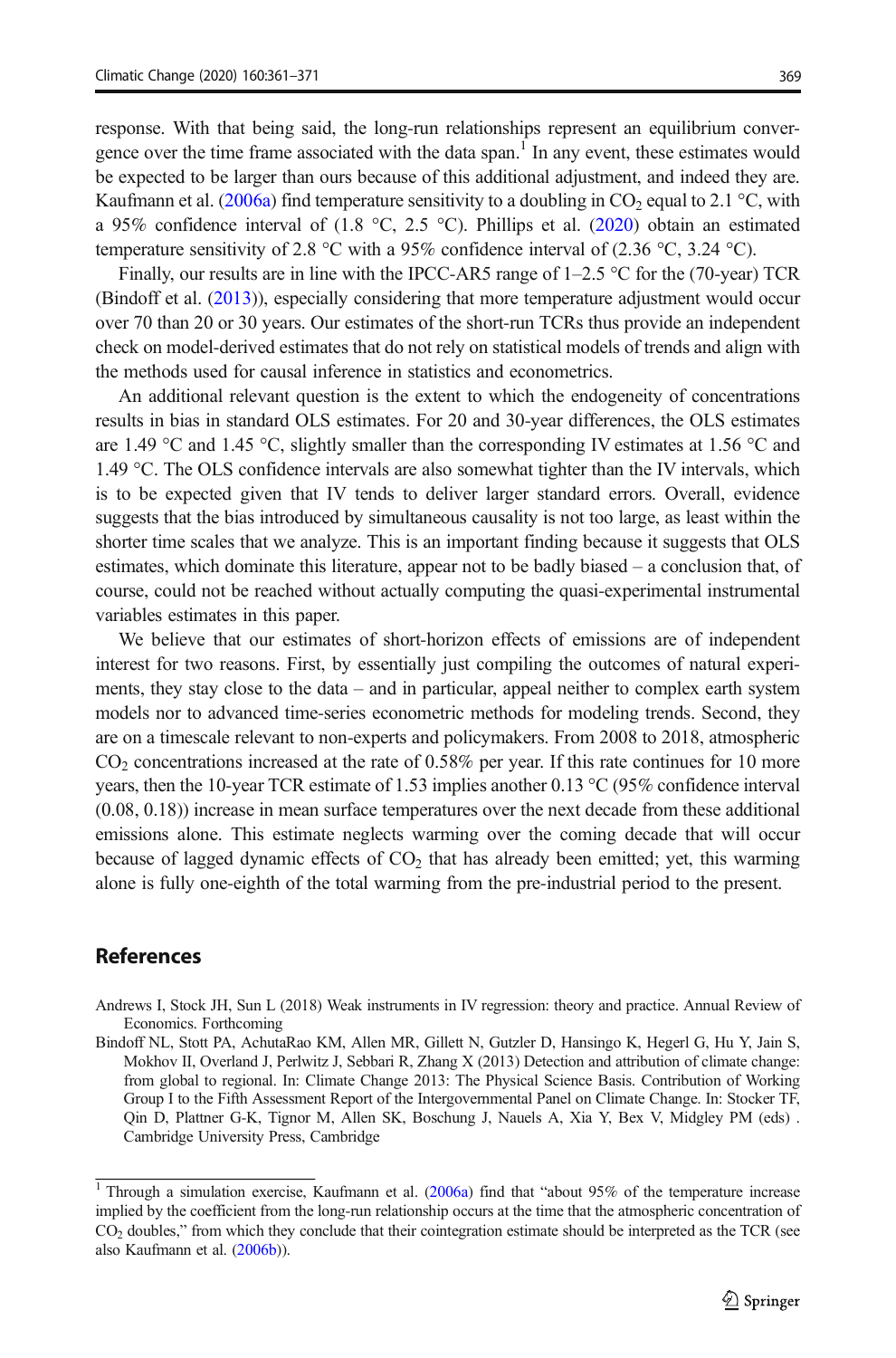- <span id="page-9-0"></span>Bruns SB, Csereklyei Z, Stern D (2020) A multicointegration model of global climate change. Journal of Econometrics 214(1):175-197
- Collins M, Knutti R, Arblaster J, Dufresne J-L, Fichefet T, Friedlingstein P, Gao X, Gutowski WJ, Johns T, Krinner G, Shongwe M, Tebaldi C, Weaver AJ, Wehner M (2013) Long-term climate change: projections, commitments and irreversibility. In: Stocker TF, Qin D, Plattner G-K, Tignor M, Allen SK, Boschung J, Nauels A, Xia Y, Bex V, Midgley PM (eds) Climate Change 2013: The Physical Science Basis. Contribution of Working Group I to the Fifth Assessment Report of the Intergovernmental Panel on Climate Change. Cambridge University Press, Cambridge
- Elliott G (1998) On the robustness of cointegration methods when regressors almost have unit roots. Econometrica 66(1):149–158
- Granger CWJ, Newbold P (1974) Spurious Regressions in Econometrics. Journal of Econometrics 2(2):111-120.
- Kaufmann RK, Stern DI (1997) Evidence for human influence on climate from hemisphericc temperature relations. Nature 388(6637):39-44.
- Kaufmann RK, Stern D (2000) Detecting a global warming signal in hemispheric temperature series: a structural time series analysis. Climatic Change 47:411–438
- Kaufmann RK, Stern D (2002) Cointegration analysis of hemispheric temperature relations. Journal of Geophysical Research 107:D2. <https://doi.org/10.1029/2000JD000174>
- Kaufmann RK, Kauppi H, Stock JH (2006a) Emissions, concentrations and temperature: a time series analysis. Climatic Change 77:249–278
- Kaufmann RK, Kauppi H, Stock JH (2006b) The relation between radiative forcing and temperature: What do statistical analyses of the observational record measure? Climatic Change 77:279–289
- Kiefer N, Vogelsang T (2005) A new asymptotic theory for heteroskedasticity-autocorrelation robust tests. Econometric Theory 21:1130–1164
- Lazarus E, Lewis DJ, Stock JH, Watson M (2018) HAR inference: recommendations for practice. *Journal of* Economic Statistics 36:541–559
- Montiel OJ, Pflueger C (2013) A robust test for weak instruments. Journal of Business and Economic Statistics 31:358–369
- Müller UK, Watson MW (2017) Low-frequency econometrics. In: Honore B, Pakes A, Piazzesi M, Samuelson L (eds) Advances in Economics and Econometrics Vol. II. Cambridge University Press
- Myhre G, Shindell D, Bréon F-M, Collins W, Fuglestvedt J, Huang J, Koch D, Lamarque J-F, Lee D, Mendoza B, Nakajima T, Robock A, Stephens G, Takemura T, Zhang H (2013) Anthropogenic and natural radiative forcing. In: Stocker TF, Qin D, Plattner G-K, Tignor M, Allen SK, Boschung J, Nauels A, Xia Y, Bex V, Midgley PM (eds) Climate Change 2013: The Physical Science Basis. Contribution of Working Group I to the Fifth Assessment Report of the Intergovernmental Panel on Climate Change. Cambridge University Press, Cambridge
- Newey WK, West KD (1987) A simple positive semi-definite, heteroskedasticity and autocorrelation consistent covariance matrix.Econometrica 55:703–708.
- Otto A, Otto FEL, Boucher O, Church J, Hegerl G, Forster PM, Gillett NP, Gregory J, Johnson GC, Knutti R, Lewis N, Lohmann U, Marotzke J, Myhre G, Shindell D, Stevens B, Allen MR (2013) Energy budget constraints on climate response. Nature Geoscience 6:415–416
- Phillips PCB, Leirvik T, Storelvmo T (2020) Econometric estimates of Earth's transient climate sensitivity. Journal of Econometrics 214(1):6-32
- Pretis F (2020) Econometric modelling of climate systems: the equivalence of energy balance models and cointegrated vector autoregressions. Journal of Econometrics 214(1):256-273
- Ramaswamy V, Boucher O, Haigh D, Hauglustaine D, Haywood J, Myhre G, Nakajima T, Shi GY, Solomon S, Betts R, Charlson R, Chuang C, Daniel JS, Del Genio A, van Dorland R, Feichter J, Fuglestvedt J, de Forster PMF, Ghan SJ, Jones A, Kiehl JT, Koch D, Land C, Lean J, Lohman U, Minschwaner K, Penner JE, Roberts DL, Rodhe H, Roelofs GJ, Rotstayn LD, Schneider TL, Schumann U, Schwartz SE, Schwarzkopf MD, Shine KP, Smith S, Stevenson DS, Stordal F, Tegen I, Zhang Y (2001) Radiative forcing of climate change. In: Climate Change 2001: The Scientific Basis. Contribution of Work Group I to the Third Assessment Report of the Intergovernmental Panel on Climate Change. Cambridge University Press, Cambridge
- Robock A (2015) Climate and climate change|volcanoes: role in climate. In: Encyclopedia of Atmospheric Sciences, pp 105–111
- Rohde R, Muller R, Jacobsen R, Muller E, Perlmutter S, Rosenfeld A, Wurtele J, Groom D, Wickham C (2013a) A new estimate of the average earth surface land temperature spanning 1753 to 2011. Geoinformatics and Geostatistics: An Overview 1:1. <https://doi.org/10.4172/2327-4581.1000101>
- Rohde R, Muller R, Jacobsen R, Perlmutter S, Rosenfeld A, Wurtele J, Curry J, Wickham C, Mosher S (2013b) Berkeley earth temperature averaging process. Geoinformatics and Geostatistics: An Overview 1:2. <https://doi.org/10.4172/gigs.1000103>